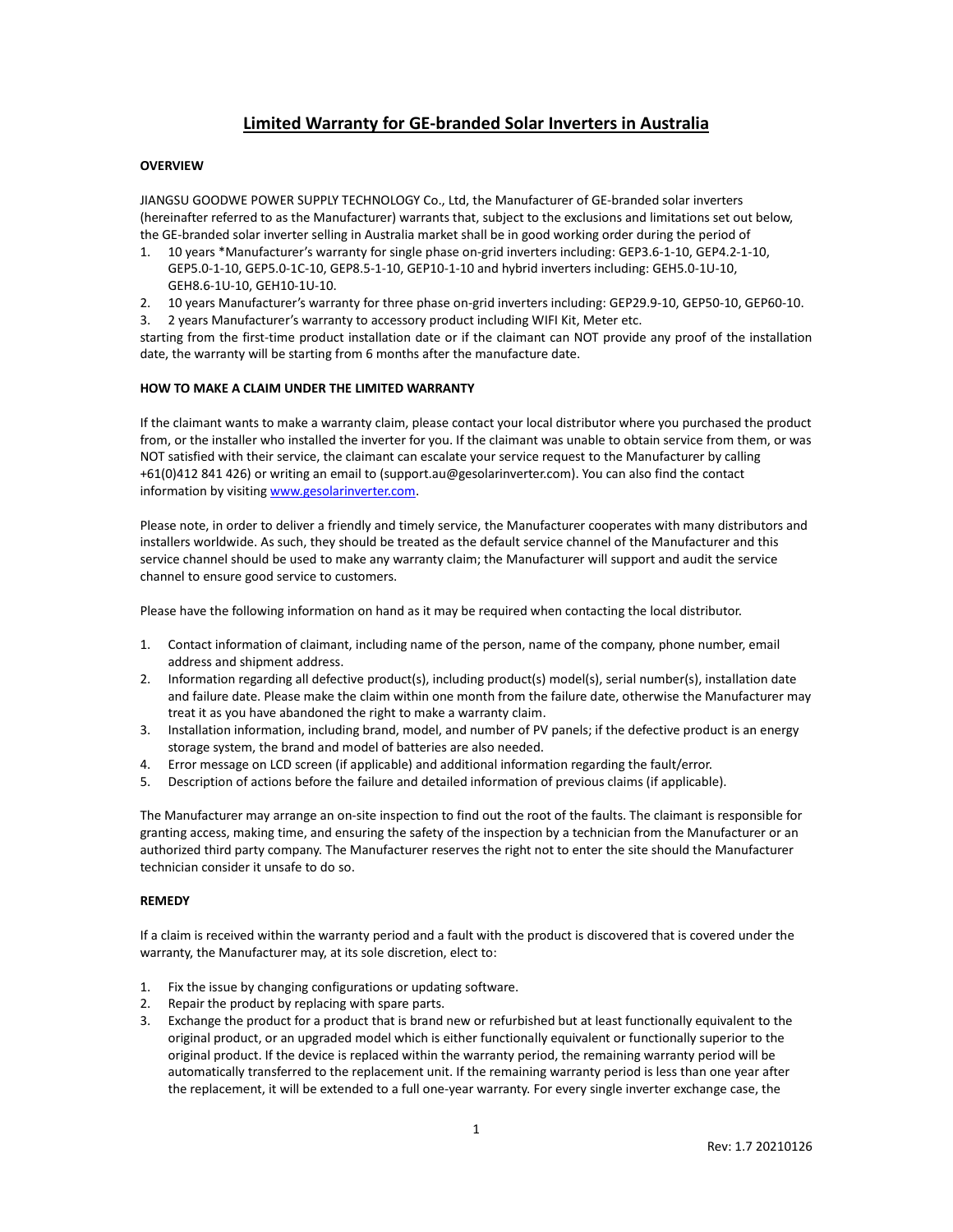claimant must gather the necessary information and send the RMA report (by following the Manufacturer's RMA template) to the Manufacturer to confirm the RMA request, prior to the product being exchanged.

4. If it's proven that the problem was caused by faulty installation, the Manufacturer reserves the right to contact the original installer and request that they provide a solution to fix the issue before the Manufacturer's intervention and may charge the subsequent cost to the original installer if they fail to provide a proper solution to fix this issue.

All parts of the product or other equipment that the Manufacturer replaces shall become the Manufacturer's property. If the product is found not to be covered by this Limited Warranty, the Manufacturer reserves the right to charge a handling fee. When repairing or replacing the product, the Manufacturer may use products that are new, equivalent to new or refurbished.

#### **WHAT IS COVERED AND NOT COVERED?**

Unless a special/unique agreement exists between the Manufacturer and the customer, the limited warranty covers only the cost of hardware material required to get the device functioning again.

**Transportation costs:** in some areas, the Manufacturer will cover the outbound and inbound transportation costs by using normal ground transportation up to a total amount (please contact the Manufacturer for the rate) per case. The claimant must cover any excess costs or any costs generated by using another method of transportation. The claimant must organize and bear the cost of the return of the allegedly defective product to the Manufacturer and should inform the Manufacturer of the shipment schedule in advance. As products need to be packaged in a reasonable condition; the Manufacturer suggests using packaging material that is the same size as the product package at the time of purchase. If the allegedly defective product is not returned within 4 weeks of the replacement unit being received by the claimant, or there's no damage found after checking the returned product, the Manufacturer will invoice the claimant for the replacement unit in addition to the delivery and associated service charges.

**On-site service labor costs:** in some areas or business cases, to encourage the claimant using the installer's facilities to fix the problem, the Manufacturer may, at its sole discretion, decide to offer a rebate (please contact the Manufacturer for the rate) to the claimant or local installer/electrician to cover the on-site service labor under the following conditions:

- 1. The rebate will be eligible ONLY to the party who has carried out on-site service for the allegedly defective product.
- 2. The allegedly defective product has been returned to the Manufacturer and deemed to have workmanship or material defects upon testing and inspection by the Manufacturer.
- 3. The claimant must contact the Manufacturer prior to the site visit for authorization. If the site is a remote area or if the installer is unable to be on site, the Manufacturer recommends the claimant find a local electrician to carry out the on-site service.
- 4. The service rebate must be claimed within 2 months of the date upon which the on-site service is authorized by the Manufacturer.

All other costs including but not limited to compensation from direct or indirect damages arising from the defective device or other facilities of the PV system, or loss of electrical power generated during the product downtime are NOT covered by the limited warranty.

### **WARRANTY EXCEPTIONS**

The following circumstances may cause device defects but are NOT covered by the Manufacturer's limited warranty.

- 1. Normal wear and tear (including, without limitation, wear and tear of batteries).
- 2. Any defects that occur when the product warranty period has expired (excluding additional agreements of warranty extension).
- 3. Faults or damages due to faulty installations or operations, maintenance carried out against the Manufacturer's instructions by an unauthorized installer, e.g. insufficient isolation caused by broken DC cable.
- 4. Disassembly, repair or modifications performed by a third-party company/person not authorized by the Manufacturer. Product modifications, design changes or part replacements not approved by the Manufacturer.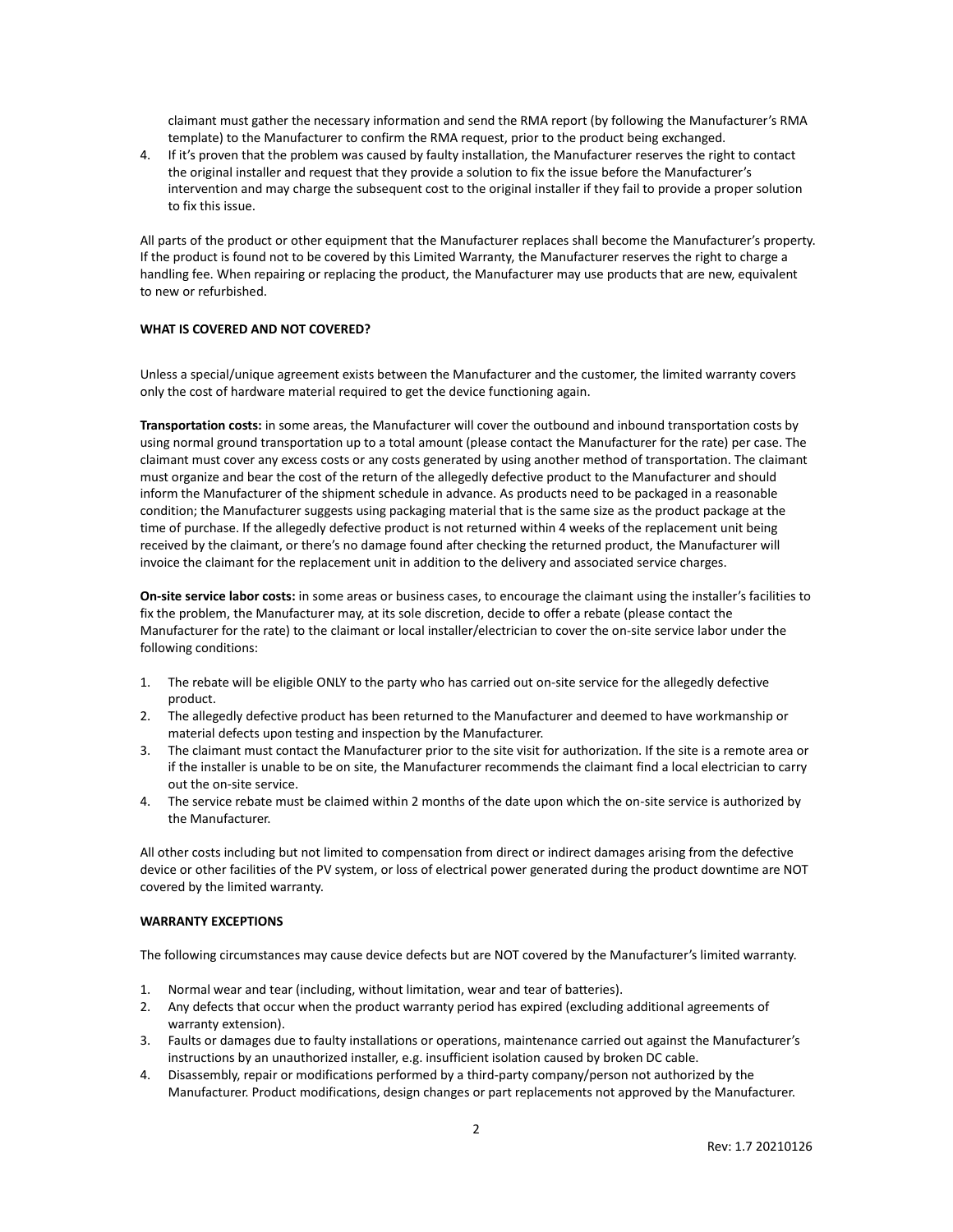- 5. Faults or damage due to unforeseen circumstances, man-made factors, or examples of force majeure including but not limited to stormy weather, flooding, overvoltage, pests, inappropriate handling, misuse, neglect, fire, water, lightning or other acts of nature.
- 6. For the products equipped with the SPD module, when the lightening is beyond the SPD's protection range, it won't be able to protect the inverter and the Manufacturer limited warranty does NOT cover the inverter or accessory damage caused by such lightening.
- 7. Vandalism, engraving, labels, irreversible marking or contamination or theft.
- 8. Usage which does not comply with the safety regulations (VDE, IEC, etc.).
- 9. Faults or damage caused by other factors not related to product quality issues.
- 10. Any rust that appears on the device's enclosure caused by harsh environmental conditions. Faults or damage caused by exposure to sea coasts/saltwater or other aggressive atmospheres or environmental conditions without the Manufacturer's written confirmation/approval prior to the installation.
- 11. Accidents and external influences.
- 12. Combining the Manufacturer's storage product with a lead acid battery pack or any other lithium battery pack from our list of compatible batteries which you can find from www.gesolarinverter.com
- 13. Unless a special agreement exists between the Manufacturer and the battery manufacturer, for all the battery packs NOT listed in our 'APPROVED BATTERY OPTIONS STATEMENT', but which have completed the compatibility test with the inverter, it's the responsibility of installer/system integrator to check the battery safety as well as system performance and reliability. The Manufacturer shall guarantee the performance of the inverter under the normal working conditions within the standard warranty term and provide limited technical support if applicable. However, the Manufacturer shall assume no liability for system malfunctions and any incurred loss or damages whatsoever.
- 14. Product failure is not reported to the Manufacturer within one month of appearance.

#### **OUT-OF WARRANTY-CASE**

Any defects that occur after the expiry of the warranty period, or which occur within the warranty period but which are listed in the warranty exceptions above, are known by the Manufacturer as out-of-warranty cases. For all out-of-warranty cases, the Manufacturer may charge an on-site service fee, a parts fee, labor costs and a logistics fee to customer, including any/all of:

- 1. On-site service fee: cost of travel and time for the technician to deliver on-site service and labor cost for the technician, who is repairing, performing maintenance on, installing (hardware or software) and debugging the faulty product.
- 2. Parts/materials fee: cost of replacement parts/materials (including any shipping/admin fee that may apply).
- 3. Logistics fee: cost of delivery and any other expenses incurred when defective products are sent from the user to the Manufacturer or/and repaired products are sent from the Manufacturer to the user.

# **GEOGRAPHICAL SCOPE**

The Limited warranty terms and conditions only apply for the devices which are originally purchased from channels authorized by the Manufacturer and installed in the destination defined within the Australia mainland unless there are specially stipulated warranty terms and conditions between the Manufacturer and the direct purchaser. For any units sold for one country/region but installed in another country/region, the warranty will become invalid if the Manufacturer does not provide written confirmation/approval prior to the installation.

Our goods come with guarantees that cannot be excluded under the Australian Consumer Law. You are entitled to a replacement or refund for a major failure and compensation for any other reasonably foreseeable loss or damage. You are also entitled to have the goods repaired or replaced if the goods fail to be of acceptable quality and the failure does not amount to a major failure.

# **LIMITATION OF MANUFACTURER'S LIABILITY**

This limited warranty applies to products that are sold and installed after October 1, 2020. It is the end user's sole and exclusive remedy against the Manufacturer and the Manufacturer's sole and exclusive liability in respect of defects in